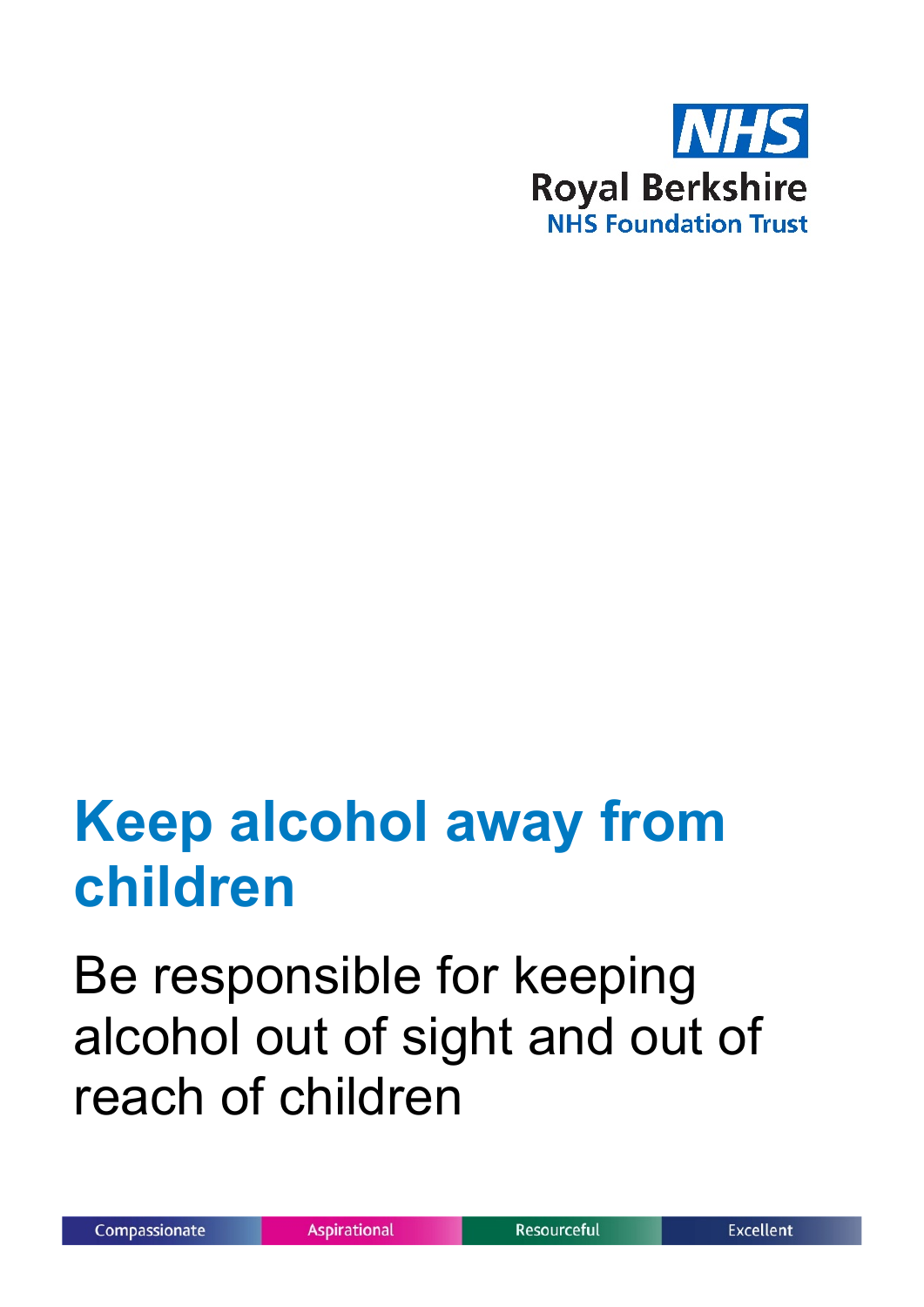**It is dangerous and illegal to allow young children to drink alcohol, even in your own home. A small quantity of alcohol could be lethal for a young child.**

#### **How your alcohol use could affect your child**

- Role model Remember children like to copy adult behaviour.
- Behaviour A drunken parent or carer is not fun for a child.
- Children find it frightening to see adults unable to control their actions.
- Accidents at home Alcohol slows your reactions. This could affect how you react to your children's needs in emergencies or when they are ill.
- Driving You can still be over the limit the morning after drinking. Think before you drive. It takes about 1 hour for your body to rid itself of 1 unit of alcohol.
- Pregnancy It is not known how much alcohol, if any, is safe for the foetus.
- Experts are still unsure exactly how much if any alcohol is completely safe for you to have while you're pregnant, so the safest approach is not to drink at all while you're expecting.

### **What can you do to reduce the risk to children?**

Children like to experiment with taste and put things in their mouth, especially if they are copying something they have seen adults do. It is common for children to go around the house, pub or party and finish off leftover drinks, or taste from bottles or cans in the fridge.

- Store all alcohol out of reach and sight of children.
- Dispose of all unfinished drinks before you go to bed / leave a room.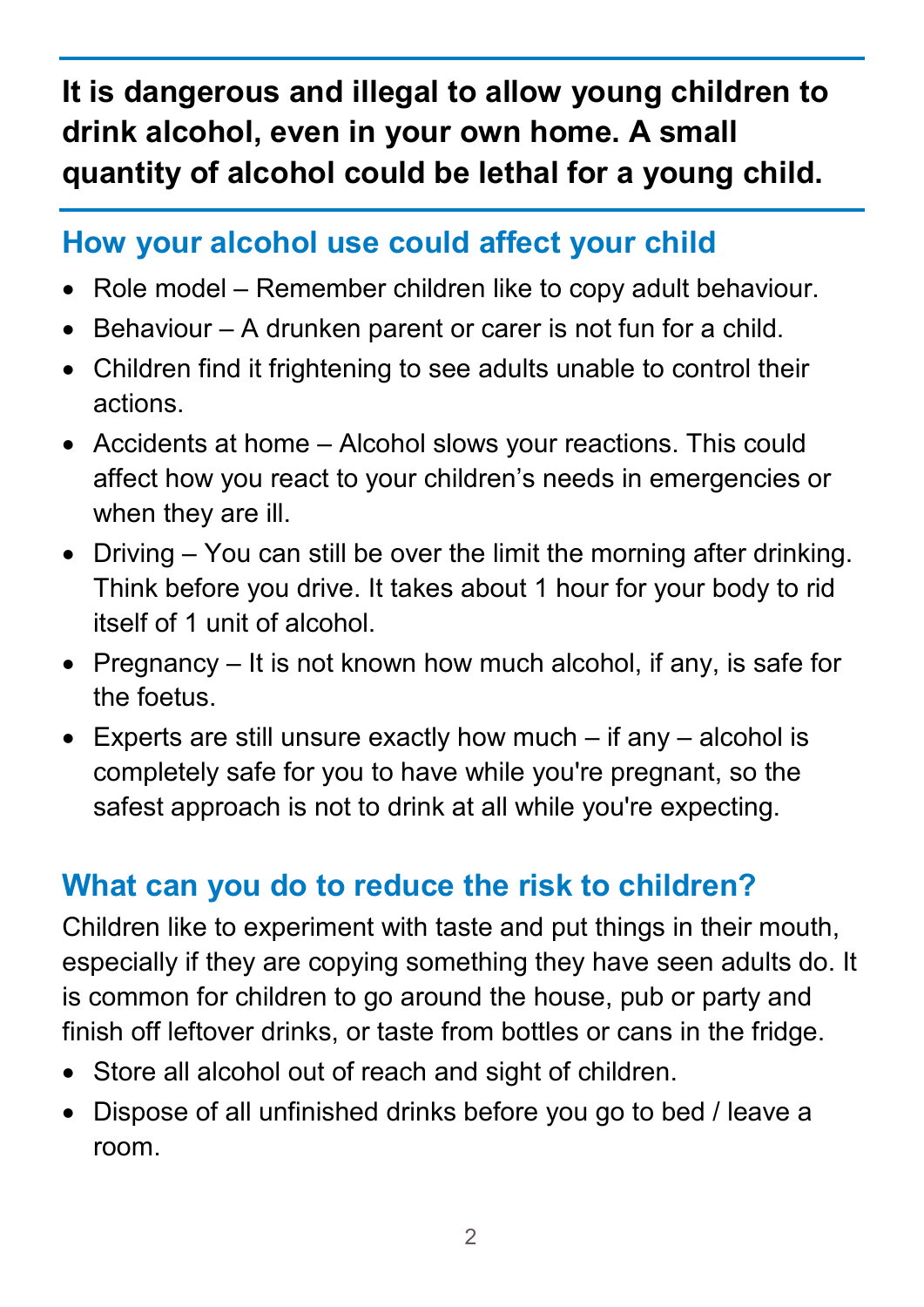- Be careful when storing drinks like alcopops they look similar to a soft drink yet each alcopop is at least 1.4 units.
- Ensure anyone looking after your children does not drink whilst caring for them.
- Ensure a non-drinking adult is available to care for your child if you plan to drink heavily.
- Ensure that your children are properly supervised while on licensed premises. Children may hear or see unsuitable behaviour (e.g. offensive language, violence/aggression or sexual behaviour), could wander off or be exposed to unwanted attention from strangers.
- Never transfer alcohol into unmarked bottles.
- Never drive after drinking, including the morning after a heavy session.

# **Signs of alcohol poisoning in children**

Alcohol works on the brain areas that control breathing, heartbeat and consciousness. Alcohol can 'turn off' these vital brain areas, resulting first in coma and then death.

- 1st stage: child shows mood swings from excitable and aggressive to cheerful, exaggerated laughing
- 2nd stage: child seems slow, breathing and heartbeat irregular.
- Child has a cold sweat, feels cold, and the heartbeat is soft or may stop. Child may have fits.

#### **Emergency action**

If you think a child has consumed alcohol:

- **Phone for an ambulance to get the child to the nearest Emergency Department (A&E) as soon as possible.**
- **Inform the medical professionals what the child has consumed, how much, and how quickly (show them the can/ bottle if possible).**